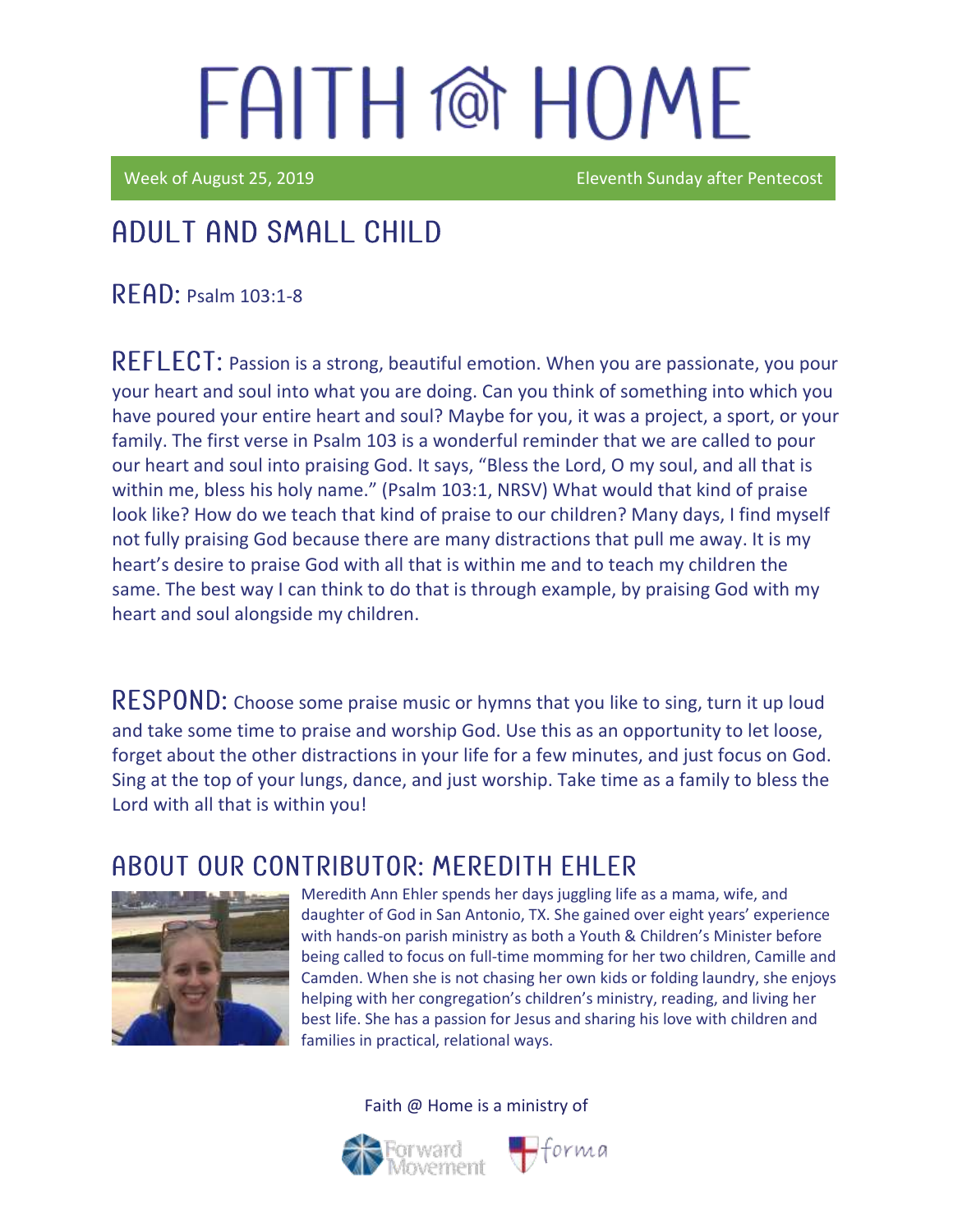Week of August 25, 2019 **Eleventh Sunday after Pentecost** 

## Adult and elementary

 $R$  $F$  $A$  $D$ : Luke 13:10-17

REFLECT: Have you ever had a day when you had to do a lot? Maybe you had to get up and go to school. Then, after school, you had to practice a sport. Then, after practicing a sport, you had to spend some time practicing an instrument. After practice, you had homework. After homework, you had chores. Then it was time to shower and brush your teeth. And, all of a sudden, the day went by so fast and it's time to go to bed, before starting a new day--maybe a day that is just as busy. Maybe each of your days are busy.

Adults often talk about being busy. A lot of the time, adults talk about being busy as if to show other adults just how much they do and can get done. Adults often think that doing more is doing better; that people respect you more if you do more. The truth is that, behind all the busyness, there are a lot of tired adults. Just like you might be tired after a long day doing all the things that you do. When we are tired, we can be grumpy or frustrated or mean to those around us.

When we take time to rest and be less busy, we can be our best selves and do our best work and act in more loving ways to those in our lives. God worked hard creating the world in six days then rested on the seventh day, what we call the Sabbath. Jesus went to the wilderness to rest before continuing the work and ministry of telling people about God's love.

RESPOND: Take time to rest. Pick a day to do little as possible, or only things that you enjoy and that give you energy. Take a break for 30 minutes or an hour in the middle of the day, or just before you go to bed, to read or listen to music or something else you find relaxing.

### ABOUT OUR CONTRIBUTOR: PATRICK KANGRGA



Patrick Christopher Kangrga is the Associate for Youth Ministries at Trinity Episcopal Church in Menlo Park, California. Originally from Arkansas, he left home to participate in two years of the Episcopal Service Corps in Maryland and in Massachusetts. After this came the beginning of his lay-professional journey with positions at parish and diocesan levels in New York and New Jersey. He has primality served youth, with a foray into children's ministry.



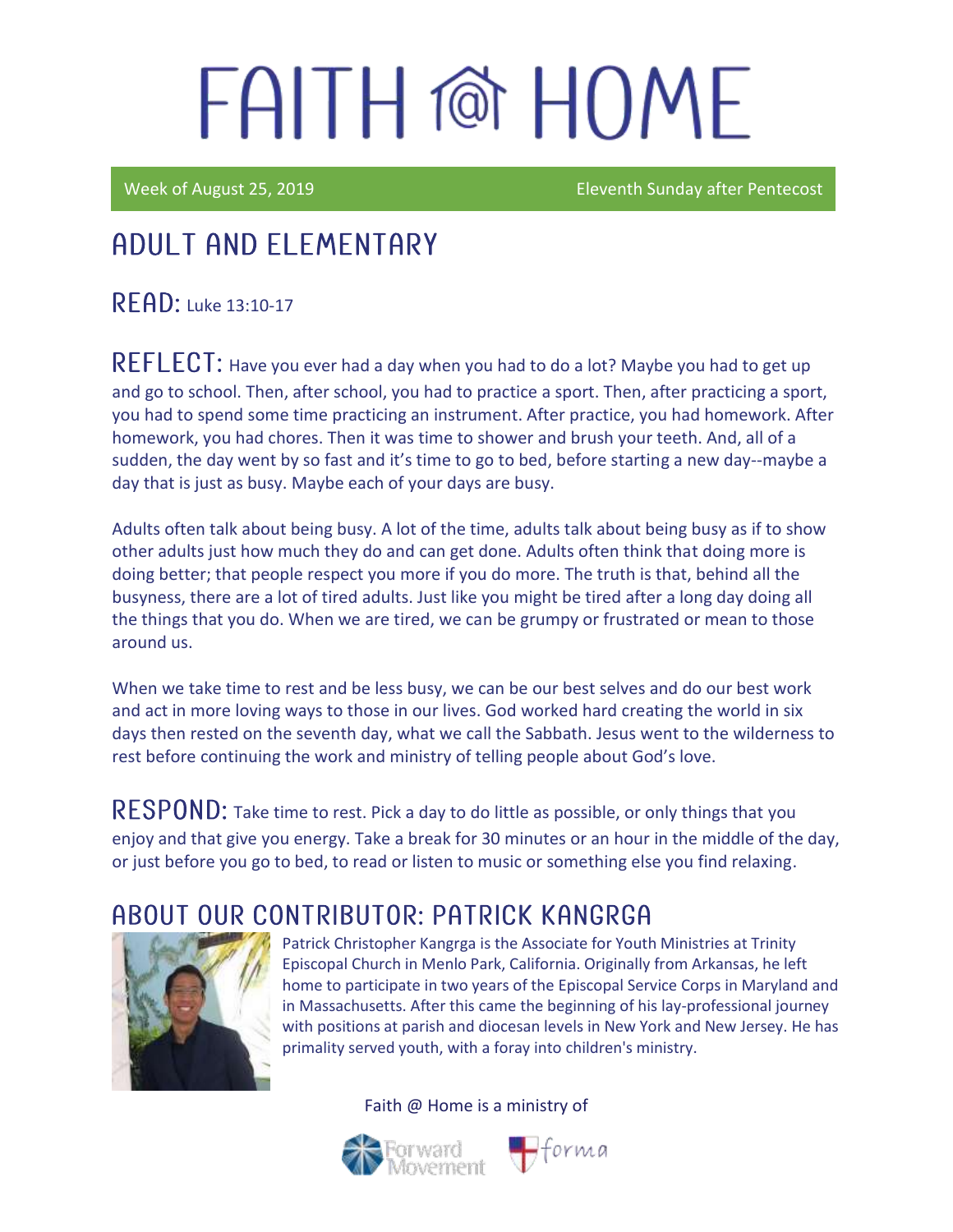Week of August 25, 2019 **Eleventh Sunday after Pentecost** 

### Adult and youth

RFAD: Luke 13:10-17

REFLECT: Sabbath is a holy time of rest that is observed by Christians and Jews all over the world. In this week's Gospel, we read about Jesus healing on the Sabbath. Jesus is doing what he was called to do. While everyone around Jesus sided with him, the leaders of the Synagogue were mad at Jesus for working on the Sabbath.

This is one of many things that Jesus did that made people mad. Jesus was a friend to the outcasts, spoke to women he was not supposed to, healed on the Sabbath, and other things! Jesus did as God called him to do. He showed unconditional love and made the decisions he knew were right. This wasn't easy, and it isn't easy for us to do the same. We are called to live and love like Jesus. Sometimes it is easy to see how to do that, and sometimes we miss the opportunity, like the leaders in the Synagogue. However, we are able to turn back to God and try again.

 $\mathsf{RESPOND}\text{:}$  Think about a time that you decided to do something that you knew was right, but maybe not everyone else agreed with; or a time where you could have but didn't. How does it feel to do what you feel is right?

### ABOUT OUR CONTRIBUTOR: MAGGIE PAUL



Maggie Paul is the Assistant Director for Youth and Family Ministry at Christ Episcopal Church in Charlotte, NC where she focuses on Middle School and relational ministry as well as curriculum. She previously served at the Cathedral of St. Philip in Atlanta, GA where she developed and implemented a comprehensive Confirmation curriculum. She is very excited to bring aspects of this curriculum to her new parish. As an undergraduate with a passion for youth ministry, she served as a summer camp counselor and Episcopal student center "church mouse," and she continues to use her gifts and talents as a singer and musician to nurture her own journey and inspire others on theirs.